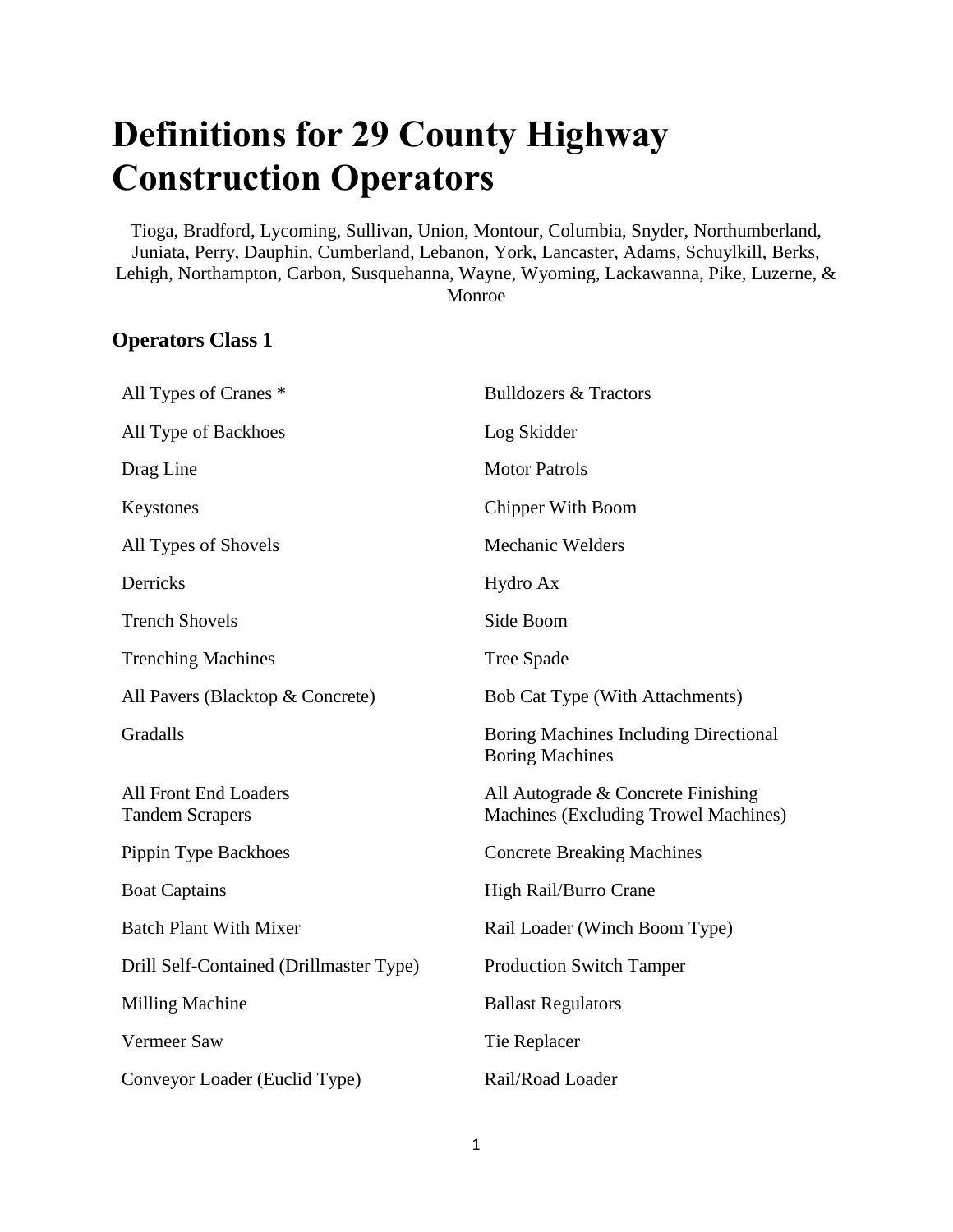Power Jack Liner

Concrete Pumps

\* On all machines with booms, jibs, masts and leads 100 feet and over, twenty-five (\$0.25) cents per hour additional will be paid for each increment of 25 feet over 100 feet. On machines with booms (including jibs, masts and leads, etc.), 200 feet and over, two operating engineers shall be required.

### *Machines Similar to above including remote control equipment*

# **Operators Class 1a**

| Crawler Backhoes Over One Cubic Yard   | Cherry Picker Type Machinery and            |
|----------------------------------------|---------------------------------------------|
| (Factory Rating)                       | Equipment 15 Tone and Over                  |
| Hydraulic Backhoes Over One Cubic Yard | Single Person Operation Truck Cranes 15 Ton |
| (Factory Rating)                       | and Over (Factory Rating)                   |
| All Types of Cranes 15 Ton and Over    | Equipment in this wage group that does not  |
| (Factory Rating)                       | require an oiler                            |

#### *Machines Similar to above including remote control equipment*

# **Operators Class 2**

| <b>Spreaders</b>               | Stump Grinder                    |
|--------------------------------|----------------------------------|
| <b>Asphalt Plant Engineers</b> | <b>Grease Truck</b>              |
| Rollers (High Grade Finishing) | Fork Lifts $(20$ Feet $\&$ Over) |

### *Machines Similar to above including remote control equipment*

# **Operators Class 3**

| <b>Welding Machines</b> | Rollers                          |
|-------------------------|----------------------------------|
| <b>Well Points</b>      | Miscellaneous Equipment Operator |
| Compressors             | Seaman Pulverizing Mixer         |
| <b>Pumps</b>            | Tireman (For Power Equipment)    |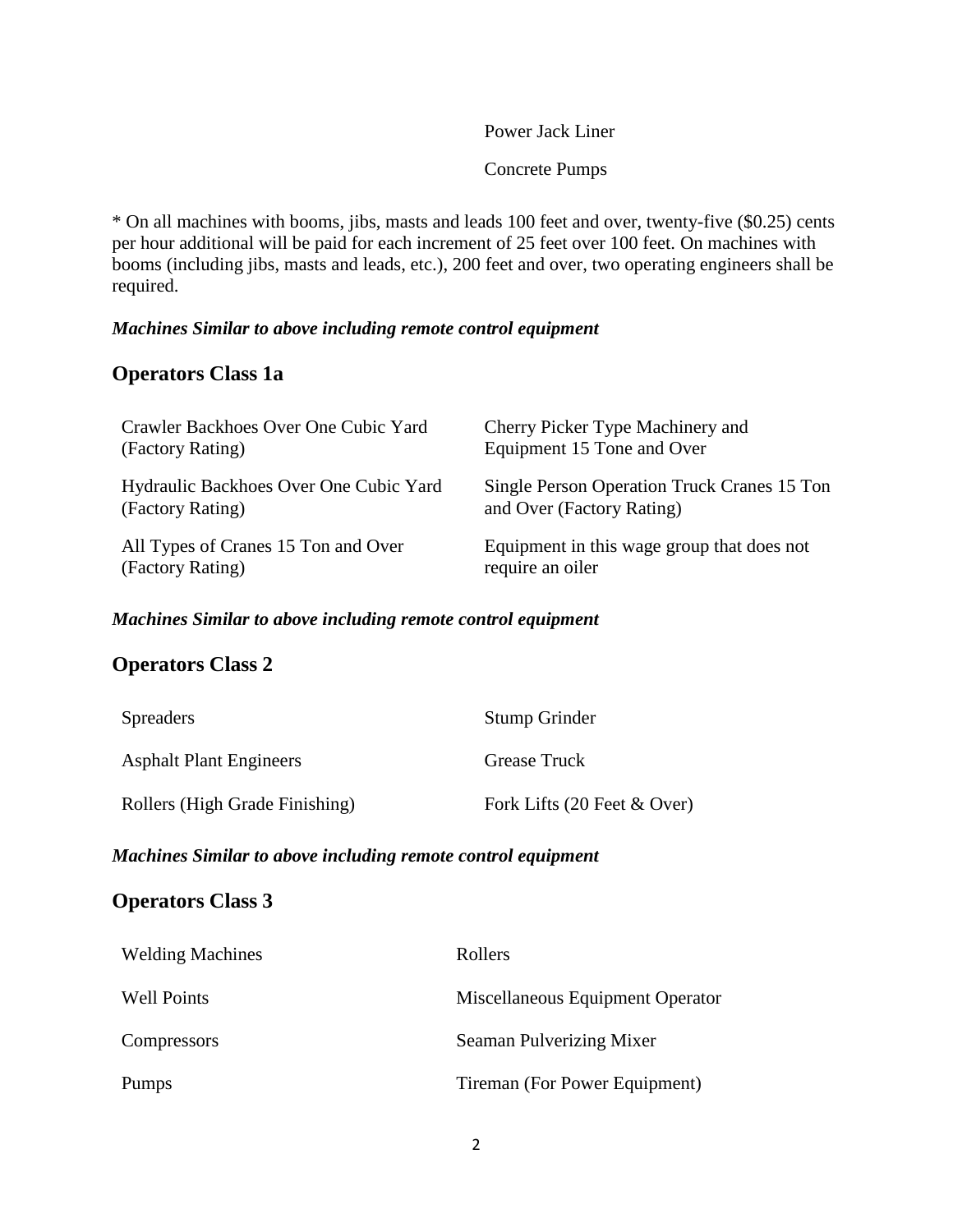| <b>Heaters</b>                                  | Power Broom Conveyor Landers Other Then<br>Euclid Type |
|-------------------------------------------------|--------------------------------------------------------|
| <b>Farm Tractors</b>                            | <b>Seeding Spreader</b>                                |
| Form Line Graders                               |                                                        |
| Ditch Witch Type Trencher                       | Conveyors                                              |
| Road Finishing Machines                         | Driller Second Class                                   |
|                                                 | Fork Lifts (Under 20 Feet)                             |
| Concrete Breaking Machines (Guillotine<br>Type) |                                                        |

*Machines Similar to above including remote control equipment*

# **Operators Class 4**

Fireman

*Machines Similar to above including remote control equipment* 

# **Operators Class 5**

Oilers & Deck Hands (Personnel Boats)

*Machines Similar to above including remote control equipment* 

# **Operators Class 6**

On All machines with Booms (Including Jibs, Masts Leads, Etc.) 100 Feet

*Machines Similar to above including remote control equipment* 

# **Operators Class 6a**

On all machines with Booms (Including Jibs, Masts Leads, Etc.) 100 Feet 15 Ton and Over (Factory Rating)

Equipment in this wage group that does not require an oiler

*Machines Similar to above including remote control equipment* 

## **Operators Class 7a (Toxic/Hazardous Waste Removal)**